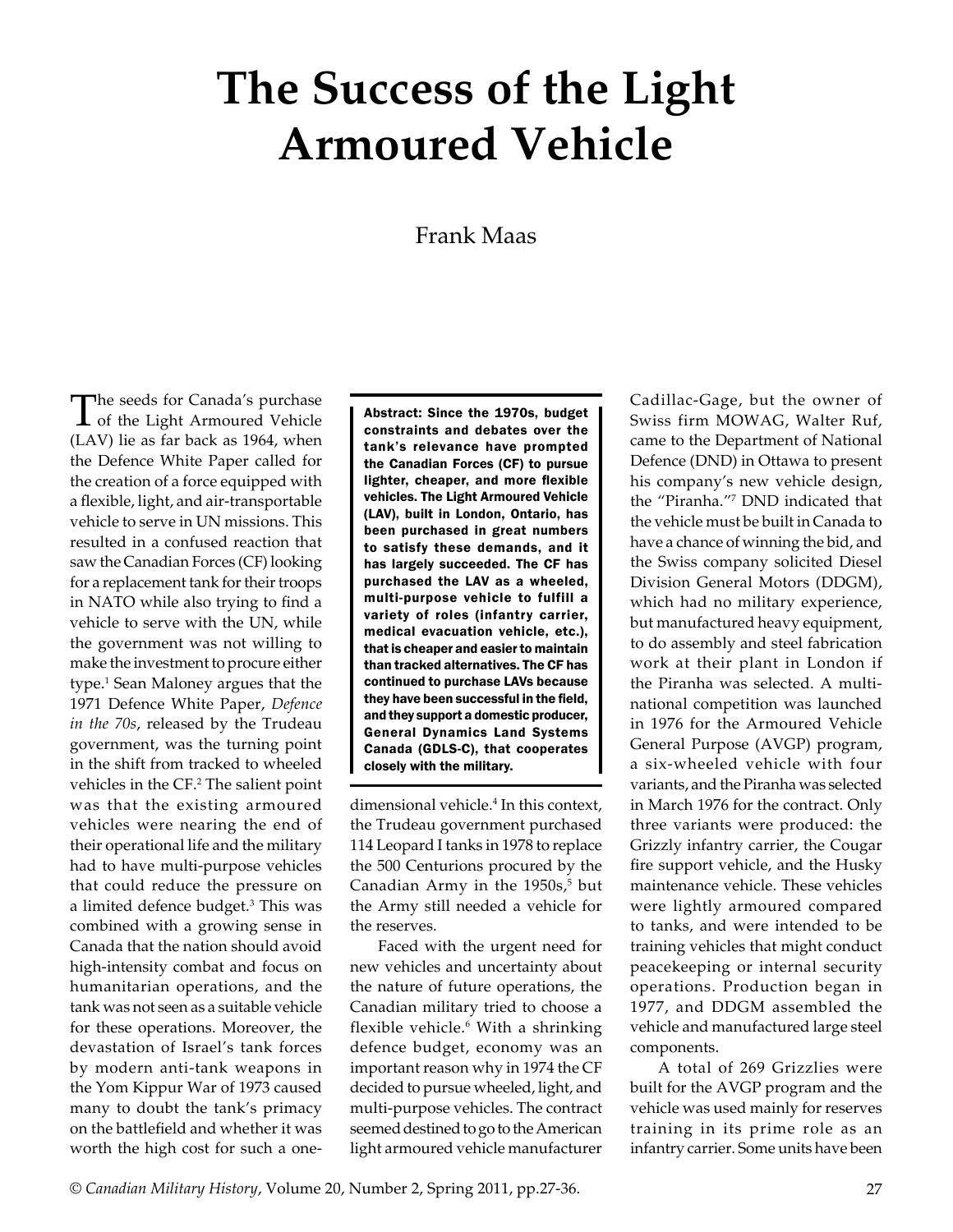

Top: Three variants of the Armoured Vehicle General Purpose (AVGP), a six-wheeled vehicle, were introduced into Canadian service in 1976. (l. to r.) the Cougar fire support vehicle, the Grizzly infantry carrier, and the Husky maintenance vehicle.

Bottom: Cougar armoured vehicles from the Kelowna- and Vernonbased British Columbia Dragoons drive through the early morning light and dust. The Cougars are in the US Army training area of Yakama, Washington as part of Exercise Cougar Salvo held in March 2004.

life-extended to serve alongside the later Coyote and LAV‑III as maintenance and recovery vehicles in Afghanistan.<sup>8</sup> The 195 Cougars delivered were equipped with a 76 mm main gun and a 7.62 mm machine gun to support infantry,9 and these vehicles were given to reserve armoured regiments, but some were pressed into peacekeeping missions. There were 27 Huskies built and these maintenance and recovery vehicles still see active service in that role.<sup>10</sup> All the AVGP units were from ten to 13 tonnes, with armour protection designed to withstand fire up to a 7.62 mm machine gun.<sup>11</sup>

The AVGP vehicles were welcomed by the reserves.12 The First Hussars regimental history described the Cougar as a "godsend" because it was a credible tanktrainer in contrast to the machine-gun armed jeeps that had been used; it improved the morale and retention of personnel.13 Corporal Mark Fitz-Gerald of the First Hussars, who has deployed to Afghanistan, told the author that basic maintenance was easy; drivers could access the engines quickly and

do much of the basic work. Chief Warrant Officer Jonathan Kisslinger of the same unit, who served in Bosnia in 1994 and more recently in Afghanistan, added that cleaning of the weapons systems was also easy.

There were, however, significant shortcomings. Fitz-Gerald described the AVGPs as being physically tight – for example, the turret was cramped in the Cougar, and maps, binoculars, and other equipment cluttered the space. The smell was often bad, as soldiers in heavy uniforms sweated and the fumes of weapons discharges filled the turret. Infantry in the Grizzly were crowded in the back, and jostled because the suspension of AVGP units was primitive compared to later vehicles. The vision ports were often blocked, and there were no cameras to give infantry points of reference. Fitz-Gerald stated that riding in the back of the AVGP was nauseating, especially when training runs lasted up to two hours. Deployment was difficult because infantry had to scramble out of small doors in the back, and were disoriented from the lack of reference points within the vehicle. The AVGP did not have any air conditioning, which made the vehicle very uncomfortable in hot weather.14 Kisslinger said that there was limited exterior vision when the vehicle was "hatches down," as Army doctrine dictates, during combat. Staying coordinated and in line with the other vehicles was difficult. The Cougar's gun was not stabilized, and the vehicle had to be fully stopped or moving slowly for it to fire accurately. Having only two steerable wheels hampered the ability of the AVGP to turn in rutted roads or bad conditions, and also caused uneven weight dispersal.

Cougars were deployed to Somalia and Bosnia, and came under serious criticism for lack of armour protection, mobility, and firepower, hardly surprising in view of their design for training and low intensity operations.15 The vehicles were sent

Photo by Sgt. David Snashall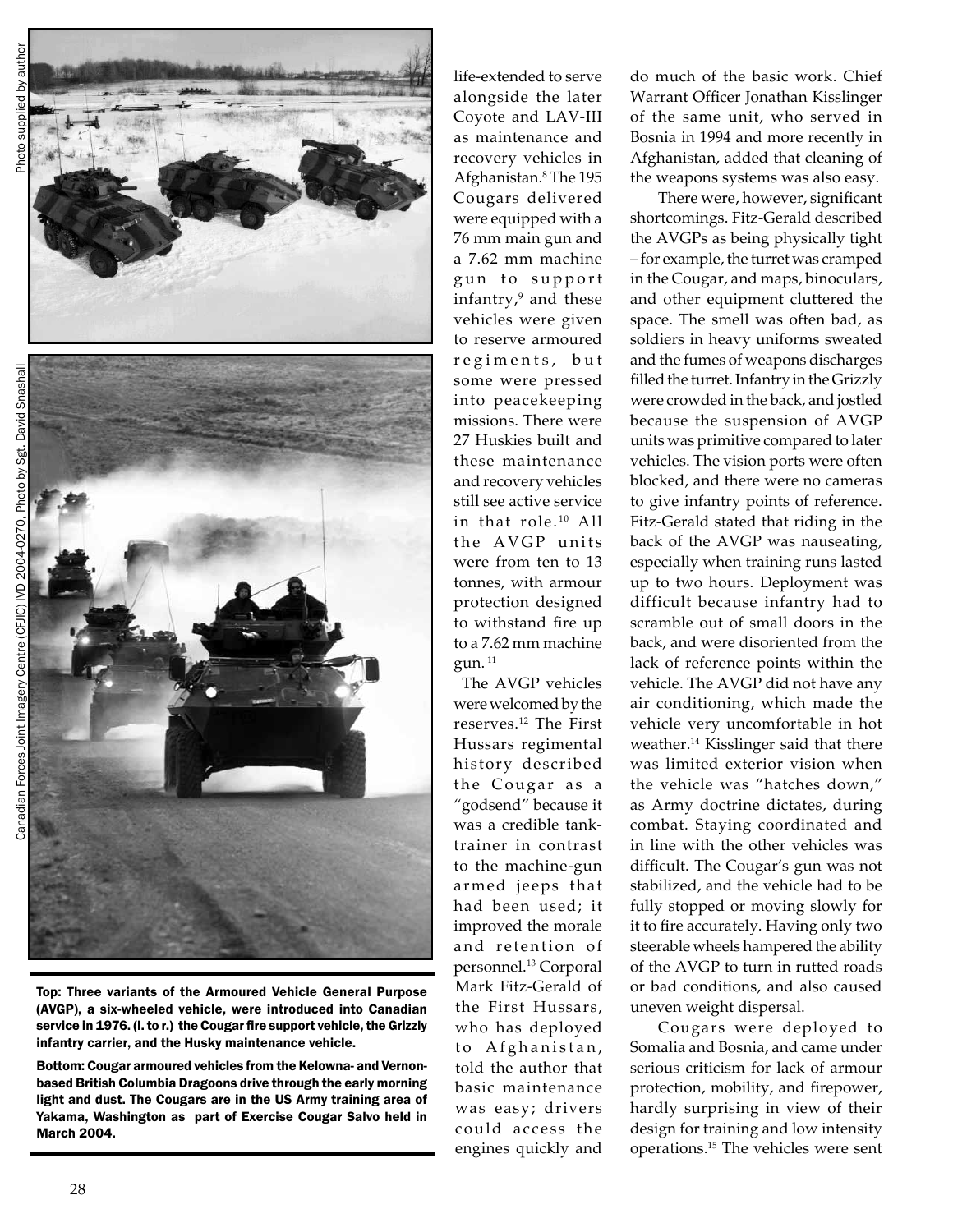into active service with few spare parts because as training vehicles, they did not require the same level of maintenance as a front-line vehicle.<sup>16</sup> Kisslinger, nevertheless, emphasized that the Cougar showed considerable robustness in Bosnia. Its armour was generally proof against 7.62 mm bullets (depending on where they struck the vehicle and from what range), and the vehicle's high speed offered a degree of protection from anti-vehicle weapons. They also survived mine-blasts.<sup>17</sup>

After the success of the AVGP in Canada, the federal government suggested that DDGM look to export the Piranha to capitalize on its new plant in London.<sup>18</sup> DDGM made strong sales, to the United States Marine Corps, Saudi Arabian National Guard, Australia, and New Zealand, in addition to continued orders from the Canadian Forces. In 1999 Diesel Division General Motors of Canada was renamed GM Defence in recognition of its expanded military business responsibilities. Then, in 2003 after its acquisition by General Dynamics, it became General

Above right: Grizzly and Husky armoured vehicles arrive in Dakar, Senegal aboard a Dutch commercial ship, 12 August 2005. Canada provided 105 armoured vehicles, training and maintenance assistance, and personal protective equipment in support of the efforts of the African Union Mission in Sudan (AMIS) to bring peace and stability to the Darfur region. The 100 "Grizzly" general purpose armoured vehicles and five "Husky" armoured recovery vehicles are being used by AU troops from Nigeria, Rwanda and Senegal.

Below right: Members of the 3rd Battalion, Royal 22e Régiment (3 R22eR) depart the Canadian platoon house in their Grizzly infantry section vehicle for their daily patrol, 12 November 2001. The 3 R22eR Battlegroup is with Task Force Bosnia-Herzegovina on Roto 9 of Operation PALLADIUM, Canada's contribution to the NATO Stabilization Force (SFOR).

Dynamics Land Systems – Canada  $(DGLS-C).<sup>19</sup>$ 

It was Canadian needs that drove the most significant development of the AVGP, the LAV‑III. As always, financial considerations played a leading part. With the end of the Cold War, the Canadian government was particularly determined to realize a "peace dividend" in the face of soaring budget deficits. This was the reason for the precipitate withdrawal of Canadian Forces in Europe starting in 1992. Although the 1994 Defence White Paper noted dangerous volatilities in the international situation following the Cold War, its main theme was the need for economy and flexibility: "In short, the maintenance of multi-purpose forces represents a pragmatic, sensible approach to defence at a time of fiscal

CFJIC IS2005-3031, Photo by Marc Lacourse

restraint." 20 The White Paper stated emphatically that Canada could not afford specialized equipment, and would only purchase what was absolutely necessary and easily maintainable.<sup>21</sup>

Two of the requirements highlighted in the White Paper were renewal of the ageing fleet of tracked armoured personnel carriers and the replacement of the old Cougars.<sup>22</sup> The most recent American tracked fighting vehicles, the M1 Abrams main battle tank and the M2 Bradley infantry fighting vehicle, were too expensive. MOWAG had developed the Piranha III from 1994-1995, which was a much larger version of the vehicle with a greater payload, better armour and an improved suspension and engine.23 With Canada's previous purchase of the AVGP and other LAV



CFJIC ISD01-1018, Photo by Sgt Gerry Pilote

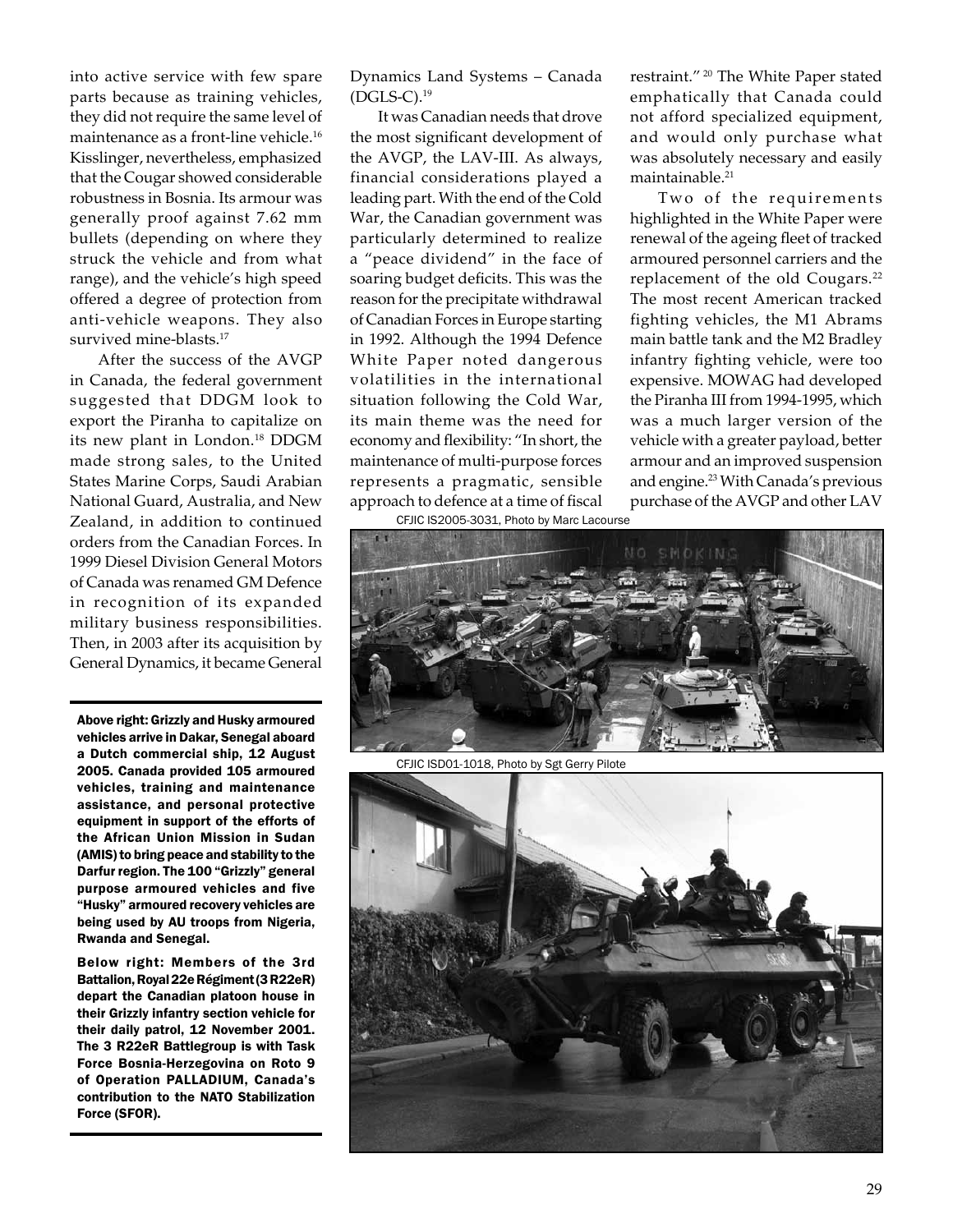variants, the political and financial contexts, and most important, Canada's production capability, the selection of the LAV-III was a predictable choice. DND decided on a directed purchase of the vehicle (no competition for the contract), which meant that the government could avoid the media scrutiny of a costly and time-consuming competition for a multi-billion dollar contract.<sup>24</sup>

An advantage of the well established relationship between DDGM and the Canadian Forces was that DDGM could pick and choose from the advances that MOWAG designers had developed in light of the CF's particular needs and preferences. According to William Pettipas, a former executive director of GM Diesel, the strength of MOWAG was research and development, while DDGM was better at integrated vehicle design, especially the cost-effective implementation of

upgrades. The two companies could operate profitably without each other, but could cooperate closely when needed.<sup>25</sup>

The CF's purchase was the first sale of the LAV‑III by either DDGM or MOWAG. Although wheeled armoured vehicles were not in vogue during the Cold War with larger combatants, they offered an attractive, cheaper alternative for smaller nations. The shift in military thinking after the Cold War to faster, quicker fleets adapting to multiple situations was beneficial for the company.26 Tom de Faye, director of marketing and business development, stated that the decline of the Soviet threat reduced the need for heavy armoured vehicles, but increased the demand for cheaper, more versatile vehicles.27 In the case of the LAV, the US Marine Corps, a service comparable in size and resources to the CF, had

demonstrated the vehicle's capability in such varied roles as air defence, command and communications, and as mortar carriers. Hopes in Canada were that this flexibility, together with the increased protection and firepower of the LAV‑IIIs, might make large savings possible by forestalling the need to replace the CF's Leopard tanks. The government was so cost-conscious and concerned about public perception of large investments in armoured vehicles that it bought the LAV‑III in batches to hide the total cost of the program.<sup>28</sup>

DDGM started manufacturing the first batch of 240 LAV‑IIIs for the Canadian Forces in 1998, and a wargame that same year, "Iron Renaissance," compared the LAV‑III against the other APC of the Canadian Army, the M113. The study found that the LAV‑III was much more effective and versatile than the M113 despite some limitations in mobility

Local Afghan children wave as Canadian soldiers from Task Force Kandahar pass by in a LAV III, January 2011.

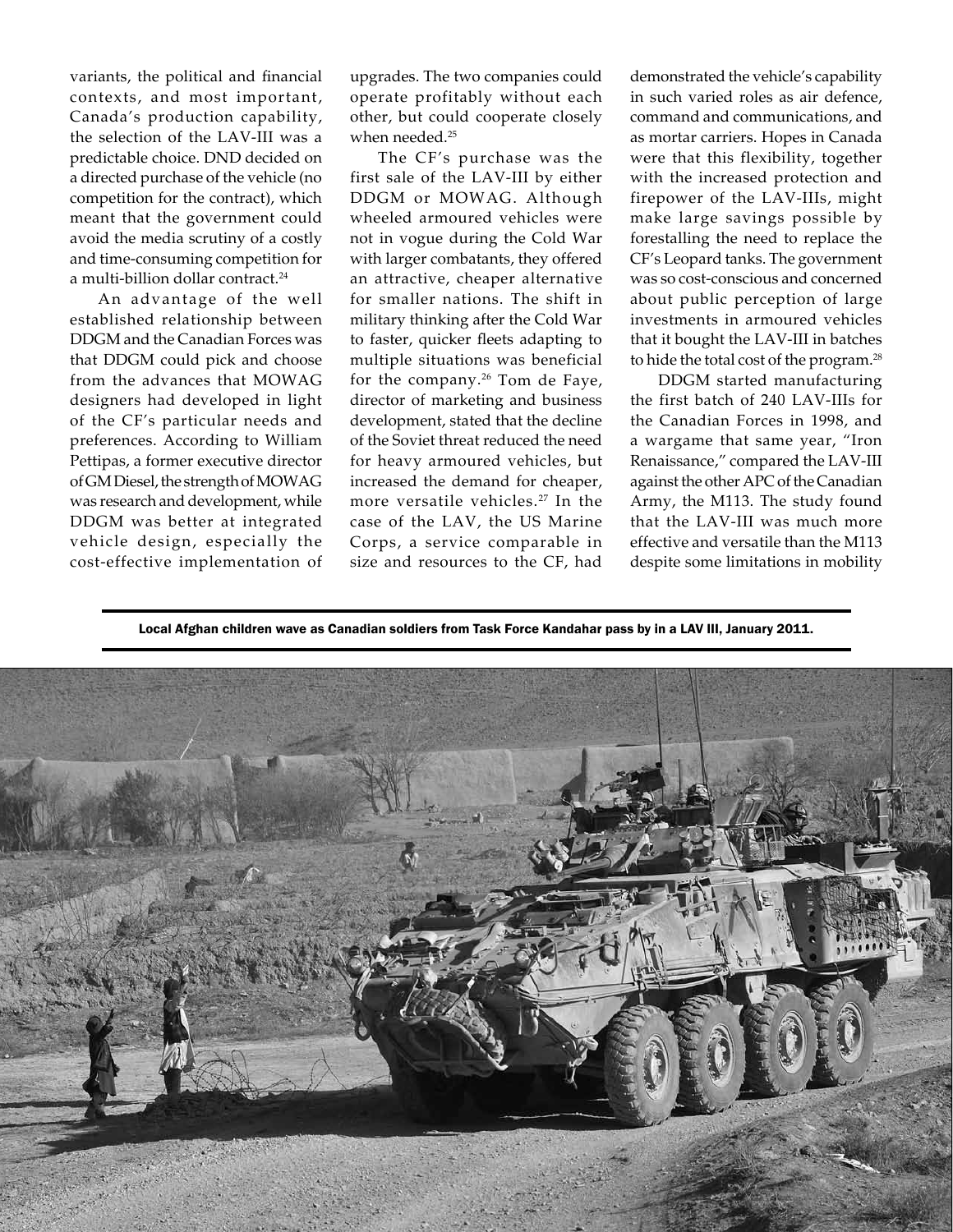on soft ground and vulnerability against anti-armour weapons. In the study, a Canadian battlegroup fought against an opposing motor rifle regiment with Soviet-style tactics in a defensive and offensive battle. The LAV‑III's 25 mm cannon allowed it to engage threats at a greater range than the M113's heavy machine gun, and the vehicle's total enclosure of the crew reduced casualties because it protected them from artillery and indirect fire.<sup>29</sup> The LAV-III's speed, acceleration, and mobility, combined with the firepower of its 25 mm cannon and carrying capacity for specialized infantry weapons made it a more capable vehicle.<sup>30</sup> Although the LAV‑III could not manoeuvre easily in the presence of enemy tanks, it incurred fewer losses and inflicted greater damage on the opponent than the M113.<sup>31</sup>

The experience of Corporal Fitz-Gerald and Master Warrant Officer Kisslinger with the LAV‑III contrasted to the AVGP usefully highlights developments in design and performance. Kisslinger said that the LAV‑III's hydropneumatic suspension was much superior to previous vehicles, and allowed operation at higher speed with better crew comfort. The engine was more powerful, and technological advancements, such as thermal imagery, self-diagnostic maintenance systems, and improved fire-control made the LAV‑III much more effective. The infantry compartment was larger, and the sergeant's camera that displayed the area in front of the vehicle reduced disorientation among the embarked infantry, and allowed them to deploy more effectively. Fitz-Gerald added that the ramp on the vehicle was a significant improvement, allowing infantry to deploy much faster. Finally, and very importantly, the LAV‑III has air conditioning, which is a significant advantage in hot environments.

CFJIC AR2011-0025-121, Photo by Tina Gillies

CFJIC AR2011-0025-121, Photo by Tina Gillies

The LAV-III has served in low intensity operations of the type that

the LAV type was originally designed, in Ethiopia and Eritrea, the Balkans, and Haiti, but has also seen a great deal of combat with  $\frac{1}{6}$ the International Security Assistance Force (ISAF) in Afghanistan.<sup>32</sup> The Canadian Army realized quickly that it needed heavy vehicles to combat the Taliban insurgency, and  $\beta$ sent additional LAV‑IIIs and Bison armoured vehicles  $\ddot{\theta}$ after first deploying.33 Yet the Taliban has used increasingly powerful roadside bombs and weapons, and no vehicle is immune.<sup>34</sup> The goal of the insurgents is not necessarily to destroy the vehicle, but to kill the personnel inside it; the high pressure of large anti-tank mines or other bombs can savage the troops inside any vehicle. Since the middle of 2006, LAV‑IIIs have come under more frequent attack by the CFJIC ISO2010-4023-04

Above right: A Coyote armoured reconnaissance vehicle watches the perimeter of the  $\mathcal Q$ Kandahar airfield. The mast-  $\frac{11}{10}$ mounted radar of the Coyote's surveillance system scans for suspicious activity and can "see" up to 24 kilometres away. Photo taken in March 2002.

Below right: A Coyote provides overwatch at the Vancouver International Airport during the 2010 Summer Olympic Games.

Taliban. A Lesson Synopsis Report in response to an Improvised Explosive Device (IED) from May 2009 stated that "no amount of armour could prevent a catastrophic vehicle kill," and that the best method of defeating IEDs is in proper reconnaissance and route choice.<sup>35</sup> As IED attacks intensified, military commanders reaffirmed the utility of the LAV‑III





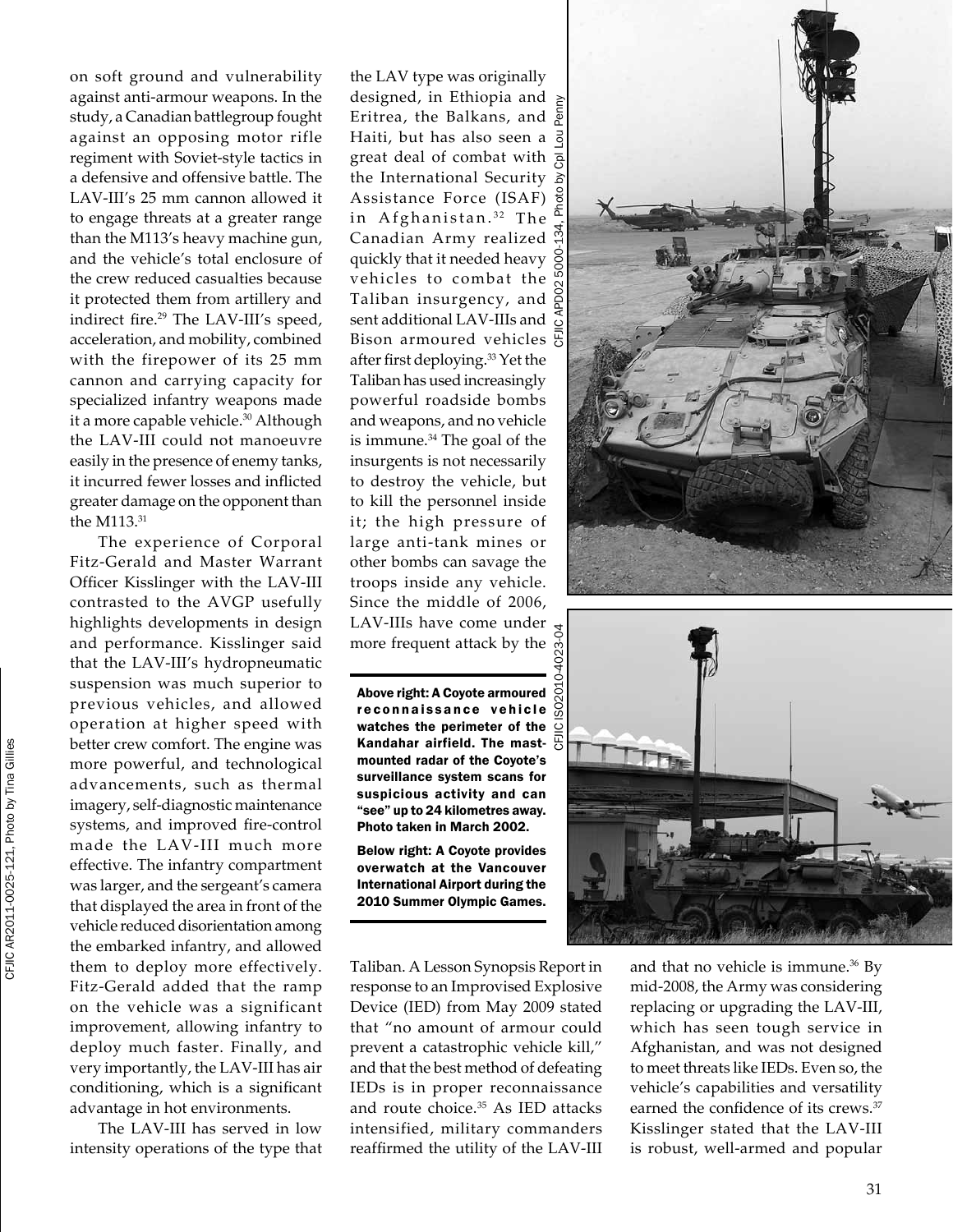



Top left: Under a flag flying at half-mast to mark the death of the Queen Mother, a Bison infantry section vehicle brings (from left) Vice Admiral Greg Maddison, the deputy chief of the defence staff, Lieutenant-Colonel Pat Stogran, the commanding officer of the 3rd Battalion, Princess Patricia's Canadian Light Infantry Battle Group, and Lieutenant-General Mike Jeffrey, the chief of the land staff, to the Canadian camp at Kandahar International Airport to deliver a briefing to the soldiers of the 3 PPCLI Battle Group, 30 March 2002.

Middle left: A Canadian Forces Bison maintenance and recovery vehicle sits in a compound at night at the Canadian International Security Assistance Force (ISAF) camp in Kabul, Afghanistan, 13 July 2003.

Bottom left: An armoured Bison ambulance and its crew are serving a six-month mission maintaining a safe and secure environment in Bosnia on Operation Palladium, a NATO peace-support mission and Canada's contribution to peace in the Balkans. This photo was taken in Velika Kladusa, Bosnia-Herzegovina on 28 May 2003.

with personnel; Fitz-Gerald agreed that the LAV ‑III platform and its technologies performed well in Afghanistan.<sup>38</sup>

GDLS ‑C has positioned itself as the sole supplier of armoured vehicles for the Canadian Forces, and has adapted itself to Canada's particular context: budgetary constraints even as the country undertakes international military missions in diverse challenging environments. During the AVGP bid of the 1970s, Army officers wanted to re-equip the armoured forces with a new main battle tank, but could not overcome the government's unwillingness on the score of cost and public perceptions of tanks as offensive weapons inappropriate to Canada's foremost international role as a peacekeeper. In the end the Army had to settle for a limited number of Leopard tanks, mainly to sustain the armoured regiment in Europe, and a larger number of wheeled tank trainers that could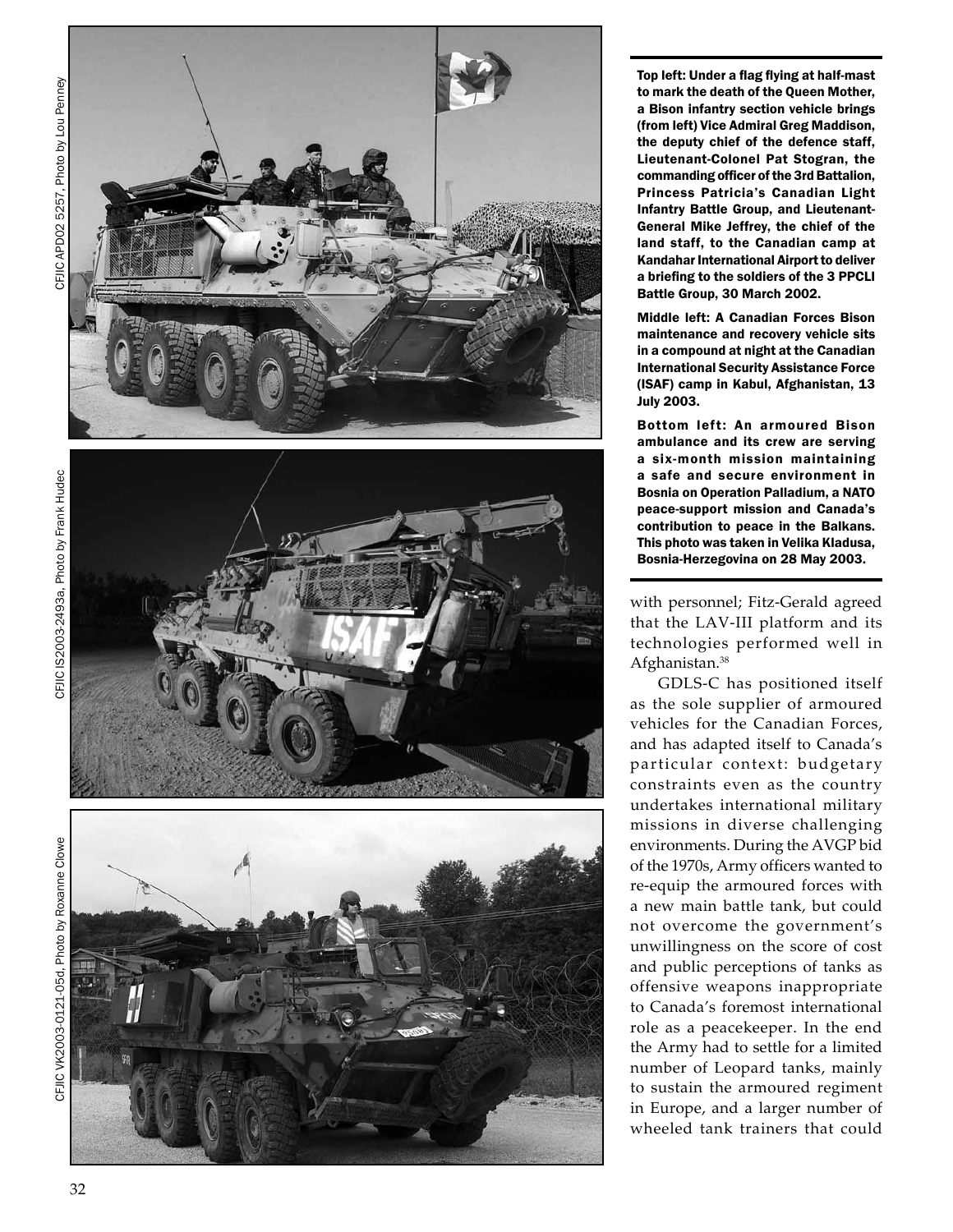Army photo 2007-12-21-093616 US Army photo 2007-12-21-093616ഴ്

perform in low-intensity operations, such as internal security at home, and peace-monitoring missions for the UN. AVGPs were low-maintenance compared to tracked vehicles, particularly so because a common platform filled multiple roles; troops did not have to service a variety of vehicles.

The AVGPs have been in service for much longer than expected, and have been continuously rebuilt and re-roled. Colonel Fred Lewis boasted in 2004 that the Canadian Army was a NATO leader in converting to faster, wheeled fleets that could capitalize on enhanced intelligence gathering capabilities and use their speed to eliminate targets quickly.<sup>39</sup> This continuing commitment to wheeled vehicles as a primary combat type was not intended. In circumstances that echoed those that surrounded the original AVGP acquisition in the 1970s, the CF bought the LAV‑III at a time of severe financial stress, and acute need for new equipment in the face of uncertainty about requirements in a rapidly changing international environment. DDGM's LAV‑III was selected in 1995 because the company had a strong record as a contractor for the Canadian Forces. They had a new, upgraded and capable vehicle whose predecessor had proven itself. There was commonality with many other vehicles in Canadian service, and the CF had combat and maintenance personnel who were already familiar with the LAV. The LAV‑III could fulfill a variety of tactical roles, from infantry to missile carriers, and it was also upgradeable, which built on an important element of the Canadian Army's relationship with the LAV family: "platform improvement."40

The Piranha family of Light Armoured Vehicles manufactured in London, Ontario has been a successful military technology. Although the market is demanding and competitive, GDLS‑C has made itself





Top: A US Army Stryker NBCRV (nuclear, biological and chemical reconnaissance vehicle) is an NBC testing lab on wheels. Here it is on display at the Pentagon in Washington, DC, December 2007.

Above: Soldiers from B Troop, 8th Squadron, 1st Cavalry Regiment, fire a 120 mm mortar from their Stryker during crew certification at Fort Lewis, Washington, May 2008.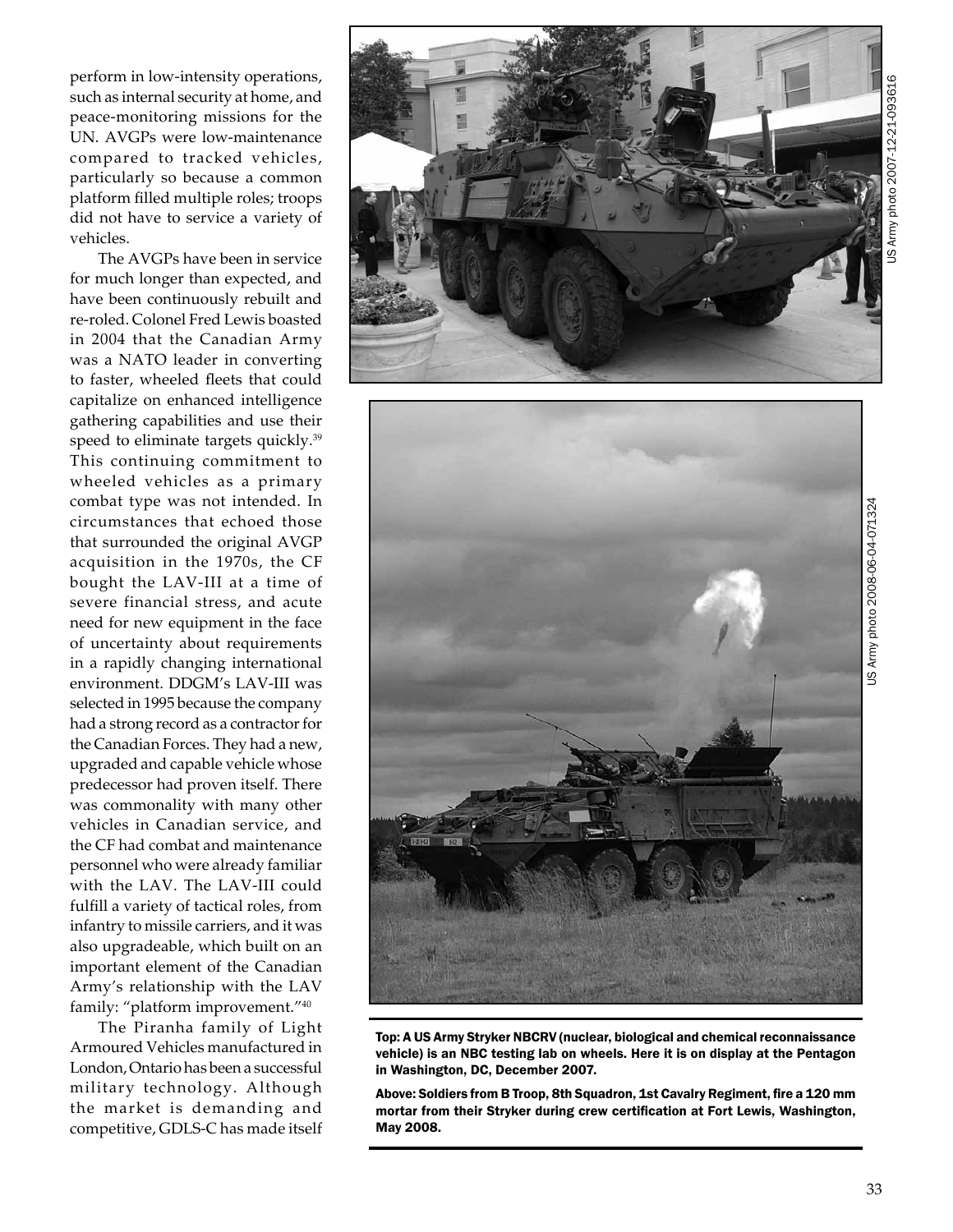

Australian Department of Defence (ADOD) photo 20071230adf8243116-311 **Infinite Moonlight," August 2008.** 



ADOD photo 20080517ran8100279-175-drn



United States Marine Corps Photograph

Light Armoured Vehicles in foreign service.

Left: An Australian LAV testing its equipment on a practice range near Tallil Air Base in Southern Iraq,

Below left: A Royal New Zealand LAV participates in "JOINT KIWI 08," an exercise held on the South Island of New Zealand and aimed at improving interoperability with the Australian military.

Bottom left: United States Marine Corps scouts with the Light Armored Vehicle platoon, 15th Marine Expeditionary Unit take cover behind an LAV-25 prior to beginning a trench assault in the Jordanian desert during "Operation

into the pre-eminent manufacturer of light armoured vehicles, formerly a European domain.41 From an original design nearly 40 years old, GDLS-C and MOWAG have progressively developed the armoured vehicle into three distinct variants with many capabilities. The original Piranhas were light vehicles, approximately ten tonnes, and recent updates of the LAV have taken it to nearly 30 tonnes, to accommodate increases in firepower, protection, engine power, and technological innovation.42 The company has been successful because of the vehicle's combat performance; the LAV has acquitted itself well and it is generally liked by its crews. There have been problems, but no vehicle is perfect.

However, selling the vehicle and ensuring customers stay satisfied requires more than just having a good product. The foundation for GDLS‑C's success is its domestic market: Canada. The CF's purchase of the AVGP was the London company's foothold on the light armoured vehicle market, and subsequent purchases have cemented GDLS‑C's role in the Canadian defence establishment. DND has found ways to support GDLS‑C because it is the only manufacturer of armoured vehicles in Canada and is a significant industry. Under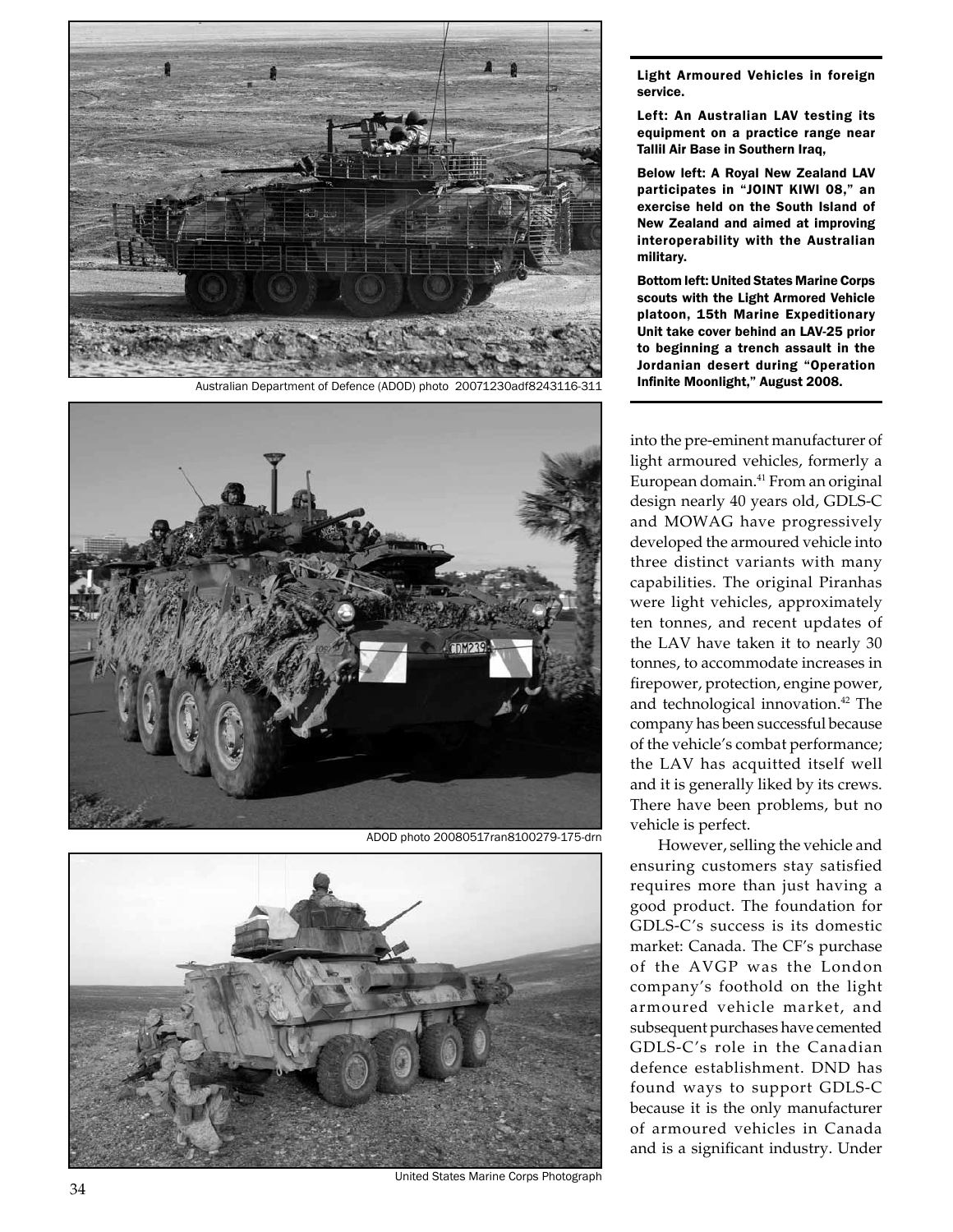the Canada-US Defence Production Sharing Agreement, moreover, GDLS‑C can bid on US contracts and be treated like a US company. The Canadian government has also actively assisted GDLS‑C in selling its product.43 William Pettipas stated that "soldiers are our best salespeople,"44 and the CF's purchase and stamp of approval on the LAV has paved the way for large American contracts and other foreign sales that have helped the company grow.

The second aspect of GDLS‑C's success is the hiring of former or reserve military personnel, a common practice among defence contractors.45 William Pettipas was a military officer for 28 years before joining the company,<sup>46</sup> and his first-hand knowledge of what soldiers need and expect has helped the company immensely. Designers, such as Mike Stapleton, are reservists who have trained and worked with LAVs, and are aware of the sometimes unusual requirements of military personnel. This helps them to provide solutions that address those requirements, and the connection with military culture and common "language" strengthens the understanding between the CF and GDLS‑C. An article in the *Maple Leaf* described the experience of GDLS‑C employee Mark Campbell, who is in the Army Reserves. He stated that the support he received from the company was "absolutely amazing," and that GDLS‑C was very good in accommodating its reservists in pay and leaves. He noted there are 16 employees in GDLS‑C who are currently active in the reserves, and that this enhances "a strong understanding of military equipment requirements from the perspective of the end user."47 William Pettipas agrees that the hiring of former or reserve military personnel is beneficial for the design of the vehicle as well as corporate relationships. Former military personnel at the higher levels of the company create understanding between the purchasers and the

company, and enhance the credibility of the producer.<sup>48</sup>

The LAV and GDLS‑C are attractive because they reduce the maintenance burden on militaries. A high maintenance load can cripple combat efficiency and budgets, and the high cost of acquiring vehicles means that combat platforms are kept in service for a long time: sometimes up to 30 years. The LAV meets requirements for a reliable, maintainable vehicle that can perform a variety of roles. GDLS‑C's branch plant in Edmonton and

Defence contractors and militaries have been forced to react to this threat, and lately, GDLS‑C has aggressively researched survivability and armour upgrades to contend against roadside bombs.<sup>50</sup> GDLS-C has produced the LAV-H, which is a technology demonstrator to show the capabilities that can be achieved with a refurbished LAV‑III. The LAV-H was built with the experience and recommendation of former operators from Afghanistan.<sup>51</sup> Improving the vehicle with operator experience is not a standardized process, rather an



US Army soldiers patrol through Sab al Bour, a town north of Baghdad, with a column of Strykers providing support, July 2009.

another workshop in London, and the subcontractor Militex Coatings Inc have done much of the refurbishment and reworking for these vehicles. The shared experience of the Canadian, American, Australian, New Zealand, and Saudi Arabian militaries reduces the maintenance burden in NATO or ABCA, and the LAV User Nations Group was created to build on this shared knowledge.<sup>49</sup>

Finally, the LAV is upgradeable, a key requirement in an era of ceaseless change. For example, the LAV‑III was designed in the mid-1990s with no anticipation of the threat of IEDs in Iraq and Afghanistan.

informal series of discussions with military personnel.<sup>52</sup> Because it was designed as a troop carrier, there is room in the large compartment in non-infantry variants for electronics packages, or other equipment and weapons such as mortars.

Since the LAV was first purchased in the 1970s defence budgets have continued to be tightly constrained and the military has not enjoyed the flexibility in procurement it had during the Second World War and the early Cold War. Rather, the CF must economize while being called upon to perform more varied roles, even as more lethal threats